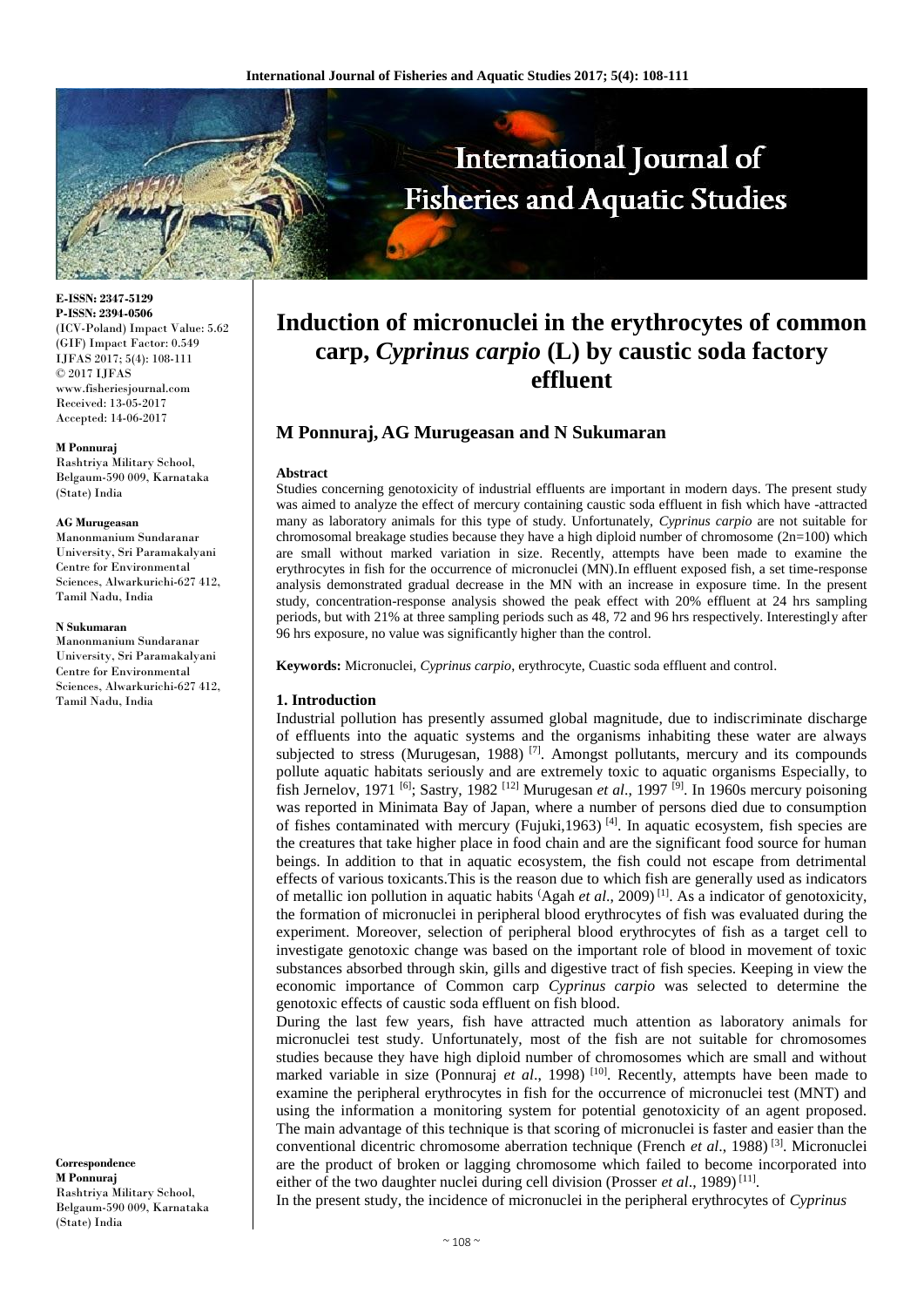*carpio* (L.) treated with caustic soda factory effluent was conducted; The aim of the research was to assess further suitability of micronuclei test (MNT) from the peripheral blood smear of fish for biological monitoring of environmental genotoxicicants, and to detect a possible genotoxic effect of caustic soda factory effluent in a vertebrate model.

### **2. Materials and Methods**

The fresh water fish *Cyprinus carpio* were procured from the government fish farm, Manimuthar, Tamil Nadu, India. Manimuthar river originates on the eastern slopes of Western Ghats in Tirunelveli district of the State Tamil Nadu in Southern India ( $8^{\circ}$  40 '57 N 77 $^{\circ}$  23' 15" E). The fish were kept in tap water in the laboratory aquaria for one week for acclimation. The strong and active individuals with a body weight of 15-20 g were selected and allocated at random to various experimental groups (Murugesan and Haniffa, 1992)<sup>[8]</sup>. The effluent of the Dharangadara Chemicals works Ltd, Arumuganeri, Tamil Nadu was collected from the discharge point, analysed for its constituents and acute toxicity studies were undertaken. A group of fish were released into different aquaria containing effluents of different concentrations and kept for varying periods of time (Table.1).Tap water was used

to dilute the effluent. The effluent was changed twice a day and aerated frequently. The animals kept in a tap water served as control.Four fishes were used for each sampling period and for teach concentration level.

The fish in various groups were supplied with the same amount of pelleted feed. The control and effluent -treated fish were cut in the caudal region and smears of peripheral blood were made on grease-free clean slides. The smears were fixed in absolute methanol and air-dried, The next day, the slides were stained first in Giemsa and then in May-Grunwald and dried in air. The stained slides were observed under oilimmersion (Magnification 1000 X).

The frequency of cells with micronuclei in 2000 cells per individuals was determined and some cells were photographed. The non-refractile particles which resembled nuclei in all respects were considered to be micronuclei. Coded and randomised slides were scored by single observer (Schmid, 1976)<sup>[12]</sup>. Frequency of micronuclei was calculated by using the following formula:

MN frequency  $(\% )$  =

 Number of cells with Micronuclei X100 Total number of cells counted

| <b>Concentration</b><br>$($ % v/v) | <b>Period of treatment</b> |                     |                     |                     |
|------------------------------------|----------------------------|---------------------|---------------------|---------------------|
|                                    | $24$ hrs                   | 48 hrs              | $72$ hrs            | 96 hrs              |
|                                    | <b>MN</b> frequency        | <b>MN</b> frequency | <b>MN</b> frequency | <b>MN</b> frequency |
|                                    |                            |                     |                     |                     |
| 19.5                               |                            | $0.25 \pm 0.10$     | $0.19 \pm 0.06$     | $0.06 \pm 0.06$     |
| 20.0                               |                            | $0.69 \pm 0.12$     | $0.31 \pm 0.16$     | $0.25 \pm 0.10$     |
| 20.5                               |                            | $1.25 \pm 0.40$     | $0.44 + 0.21$       | $0.169 \pm 0.12$    |
| 21.0                               |                            | $0.50 \pm 0.25$     | $0.56 \pm 0.06$     | $0.44 \pm 0.16$     |
| 21.5                               | $0.31 \pm 0.24$            | $0.31 \pm 0.12$     |                     |                     |

**Table 1:** Incidence of micronuclei in erythrocytes of common carp *Cyprinus carpio* exposed to caustic soda factory effluent

Values are mean  $+ S.E$ 

## **3. Results**

In 21% effluent the fish did not survive for more than 48 hours. Mortality in other concentrations of the effluent was nil. The erythrocytes of *Cyprinus carpio*, like those of other fish, are fairly large having centrally placed round nuclei and a sizeable cytoplasm. The size as well location of MN within the cytoplasm varied from cell to cell, the shape was round in almost all the cells. Each affected cell contained one micronucleus. In addition to the incidence of MN, a few erythrocytes exhibited some nuclear anomalies, e.g. some cells contained two normal nuclei (i.e., they were binucleate); in some cells the micronucleus was connected to the main nucleus by chromatin bridge; in some cells there was bilobed nucleus or normal nucleus showing an eroded appearance

 $(Fig,1)$ .

The frequencies of MN in the effluent treated individuals showed distinct concentrations dependent as well as timedependent. Table.1 summarises the incidence of induction in the peripheral MN erythrocytes of fish exposed to different concentrations of the effluent and tap water (as control). In effluent-exposed fish, a set time-response analysis demonstrated gradual decrease in the MN with an increase in the exposure period. Concentration-response analysis showed the peak effect with 20% effluent at a 24 hours sampling period, but with 21% at 48 hours, 72 hours and 96 hours sampling periods respectively. Interestingly, after 96 hours exposure, no value was significantly higher than the control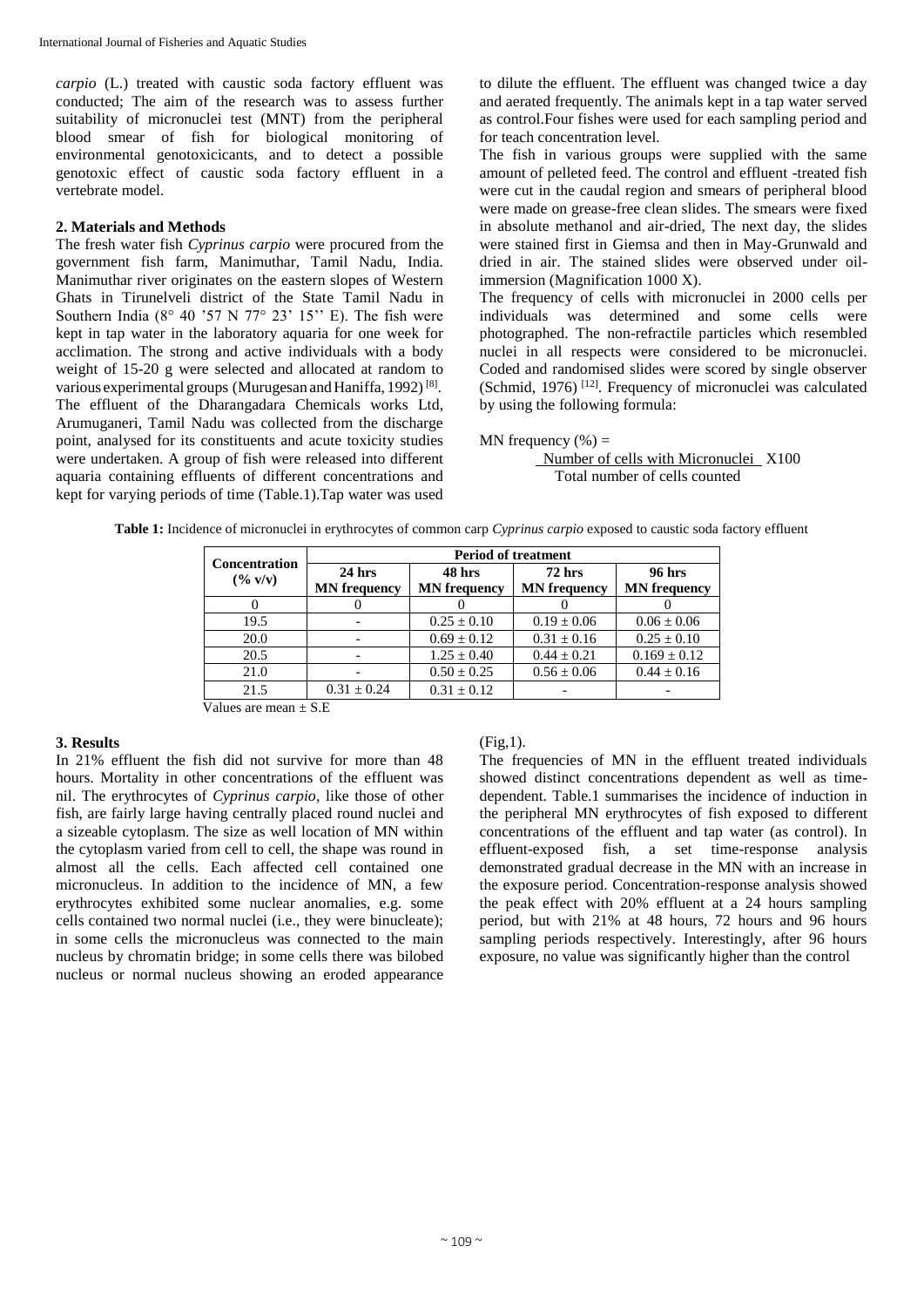

**Fig 1:** Erythrocytes of common carp *Cyprinus carpio* (L.) showing micronuclei induced by caustic soda factory effluent at different exposure such as 24 h, 48 h, 72 h and 96 h respectively

### **4. Discussions**

The induction of MN is caused by both clastogens and spindle poisons (Schmid, 1976)  $[12]$  The occurrence of lower frequency of micronucleated erythrocytes than that of chromosome aberration of the treated specimens referred above could be explained in the light that all forms of aberrations could not contribute to the formation of MN. So, in the present study the MN might be produced by the combined clastogenic and spindle poisoning effects of the effluent. The gradual decrease in the frequency of MN with an increase in exposure periods as well as at a higher concentration can be explained by the inhibitory effect on the cell division and subsequent hindrance to the passage of the affected cells into the peripheral circulation. Formation of these anomalies in fish blood clearly indicate that caustic soda effluent has high genotoxic potency and insight of socioeconomic purpose; it is very harmful for aquatic ecosystem. However, the well-documented and reasonable significant associations with an increase the occurrence of MN and exposure periods are still unknown (Bolognesi *et al*. 2006) [2] . Although the significant increases in the erythrocyte MN in fish after 48 hours recorded whereas some workers have demonstrated the increased frequencies of MN at 72 hours was also reported by Zhu *et al*., 2009 [15] in *Cyprinus carpio* due to exposure of copper. These variations may also be a direct consequence of the sensitivity behaviour and the niche of the species, as the number of MN in the cells of fish may be variable (Gvaziela *et al*. 2010) [4] Micronucleus test using peripheral blood smear of fishes could serve as a very useful quick mutagenicity testing protocol throughout the year in detecting the clastogenic agents in aquatic environments (Sobti and Kaushal, 1997)<sup>[14]</sup>. It would be advantage to examine a number of cells even in species which are unsuitable for chromosome aberration study for adverse karyotype and chromosome size, structure and number. The number of dividing cells for chromosome study might not be adequate throughout the seasons.

## **5. Conclusions**

It is evident that multiple mechanisms can lead to the formation of MN.MN frequencies provides a useful idea of accumulated genetic damage during the lifespan of cells. The MN frequencies in blood evaluate the kinetic of cytogenetic alterations under influence of caustic soda effluent. Therefore, the extensive release of these effluents in the water bodies and its surface area should be avoided.

### **6. Acknowledgements**

The author Dr M.Ponnuraj is grateful to Maj Gen Debasish Roy, Addl DG MT (AE), Head of Service (AEC) IHQ & AHQ Min of Defence, New Delhi, for encouragement and motivation. He also thanks Col Satyaveer Singh, Director MT-15 IHQ & AHQ Min of Defence, New Delhi and LT Col S Dhar Principal, Rashtriya Military School, Belgaum for facilities and unflinching support to publish this research paper.

## **7. References**

- 1. Agah H, Leermakers M, Elskens M, Fatemi SMR, Baeyens W. Accumulation of trace metals in the muscles and liver tissues of five fish species, from the Persian gulf. Environmental Monitoring and Assessment. 2009; 157:499-514.
- 2. Bolognesi C, Perrone E, Roggieri P, Pampanin DM, Sciutto A. Assessment of micronuclei in peripheral erythrocytes of fish exposed to xenobiotics under controlledconditions. Aqua. Toxicol. 2006; 78:93-98
- 3. French M, Morley Denham J. The cytokines is blocked micronuclei assay: a sensitive technique for measuring radiation induced chromosome damage.British National Society BNES, London, 1988, 29-33.
- 4. Fujuki M. Studies on the cause that the causative agent of Minimata disease was formed, especially on the accumulation of the mercury compound in the fish and shell fish of Minimata Bay. J Kumamota. Med. Soc.